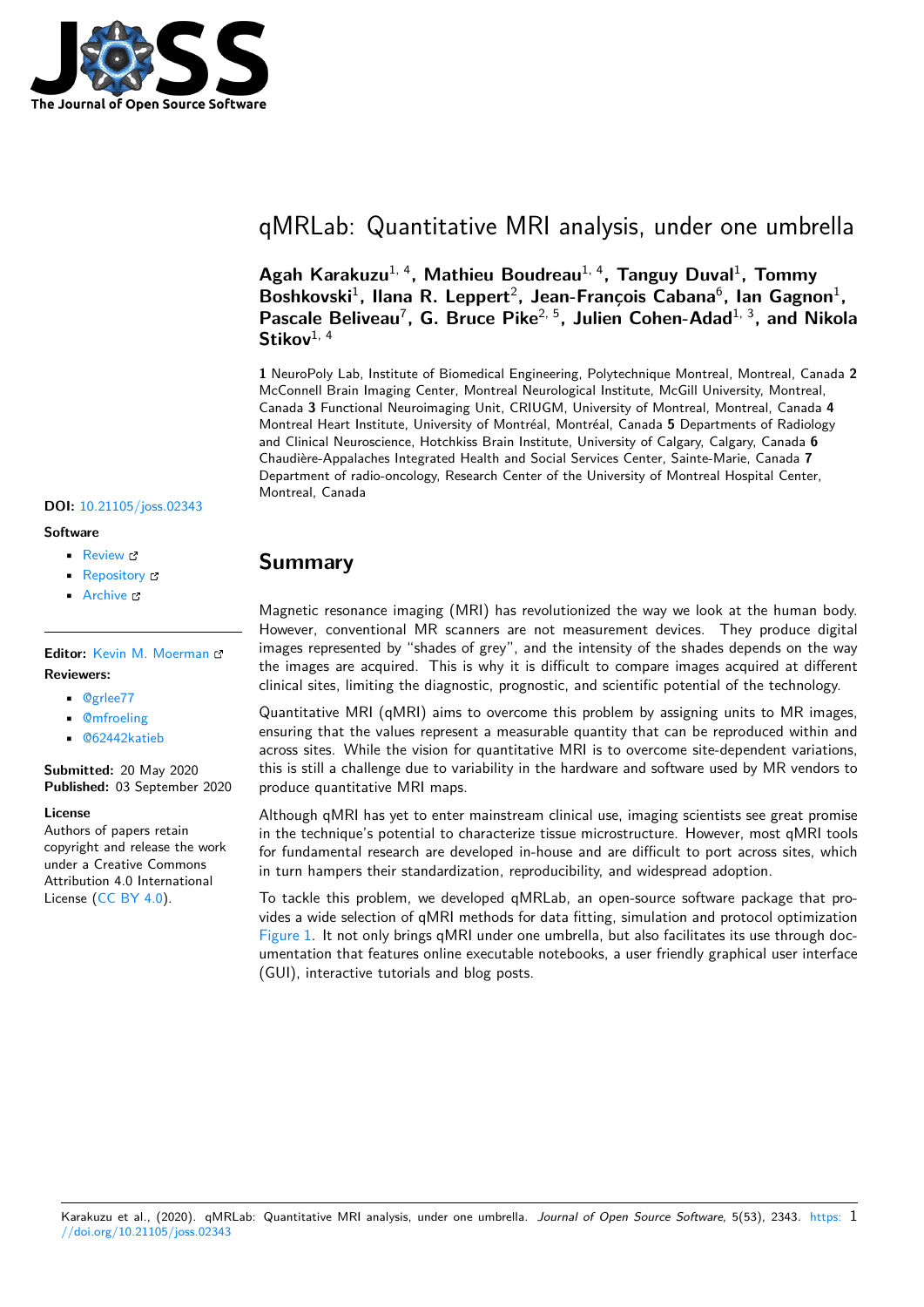



**Figure 1:** qMRLab is an open-source software for quantitative MRI analysis It provides a myriad of methods to characterize microstructural tissue properties, from relaxometry to magnetization transfer.

MATLAB is the native development language of qMRLab, primarily because it is by far the most common choice among MRI methods developers. However, we have made a strong effort to lower licensing and accessibility barriers by supporting Octave compatibility and Docker containerization.

qMRLab started as a spin-off project of qMTLab (Cabana et al., 2015). In the meantime, a few other open-source software packages were developed, addressing the lack of qMRI consistency from different angles. QUIT (Wood, 2018) implemented an array of qMRI methods in  $C_{++}$ , which is highly favorable as an on-site solution because of its speed. The hMRI toolbox (Tabelow et al., 2019) was developed as an SPM (Ashburner, 2012) module that expands on the multi-parametric mapping method (Weiskopf & Helms, 2008). Other tools such as mrQ (Mezer, Berman, & Bain, 2016) and QMAP (Hurley, Mossahebi, & Samsonov, 2011) are also primarily designed for brain imaging. In addition to the arrival of community-developed tools for multi-modal qMRI processing, the field of diffusion MRI (dMRI) has recently witnessed an increase in the development of open-source software, bringing more transparency to the diffusion-based microstructural characterization of the brain. For example, the Dmipy Toolbox implemented an array of multi-compartment diffusion models in Python (Fick, Wassermann, & Deriche, 2019), another Python package DIPY brought together dMRI processing methods at multiple levels (Garyfallidis et al., 2014), Camino was developed in Java to provide users with yet another dMRI pipeline (Cook et al., 2006) and TractoFlow (Theaud et al., 2020) introduced container-based reproducible dMRI workflows developed in Nextflow pipeline orchestration tool (Di Tommaso et al., 2017). Yet, brain imaging is not the only qMRI area slowed down by lack of consistency. Recently we published a preprint demonstrating notable disagreements between cardiac qMRI methods (Hafyane et al., 2018). Open-source software can go a long way in explaining these discrepancies, and the cardiac imaging community was recently introduced to TOMATO (Werys et al., 2020), an open  $C++$  framework for parametric cardiac MRI.

As open-source practices in the realm of qMRI become more popular, the need for effective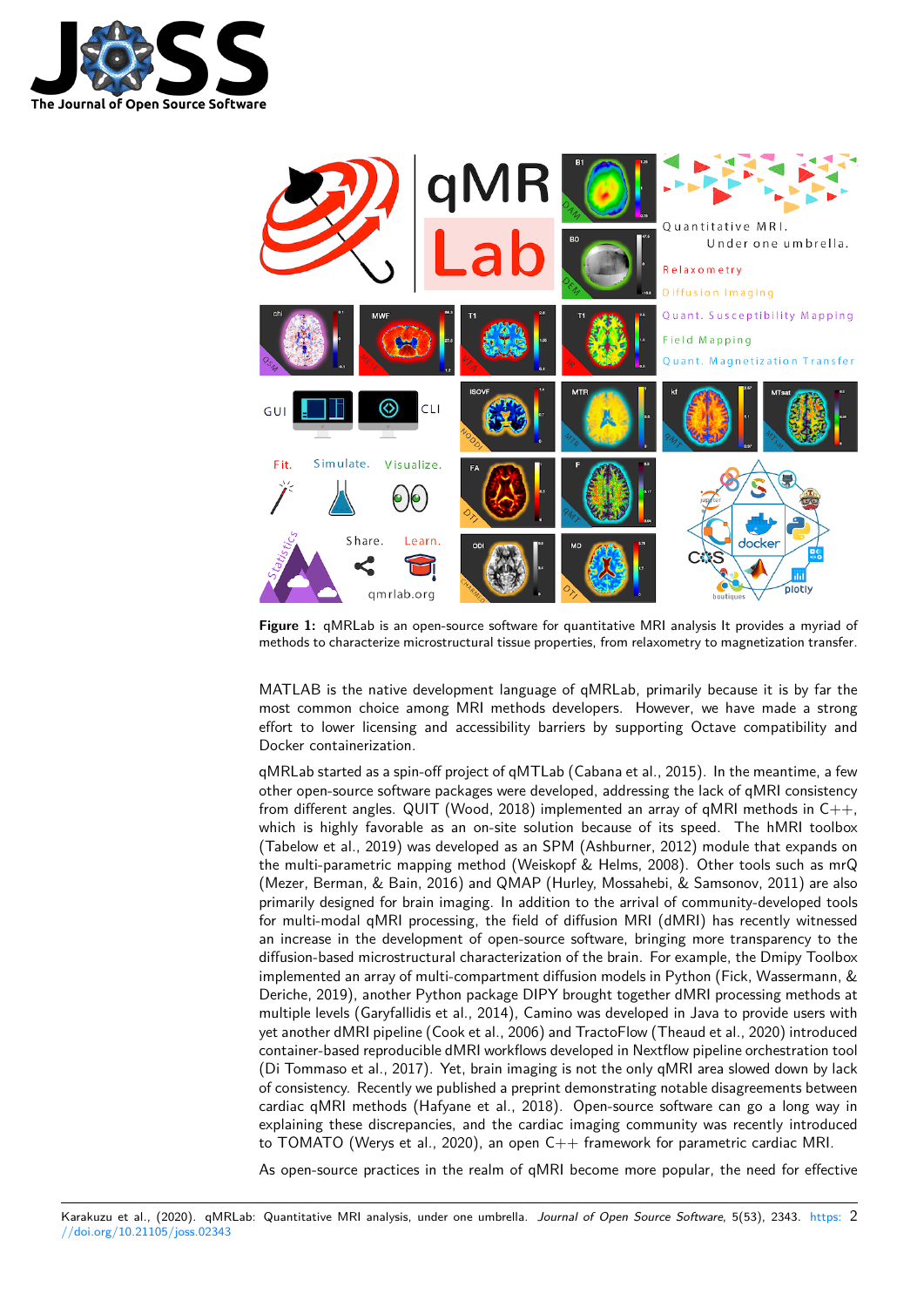

communication of these tools also increases. This is important not only because we need consistency and transparency in the implementations, but also because non-specialist qMRI users would benefit from better understanding of the methodology. To this end, we envision qMRLab as a powerful tool with which users can easily interact with various techniques, perform simulations, design their experiments and fit their data. We reinforce this vision through our web portal (https://qmrlab.org) that includes interactive tutorials, blog posts and Jupyter Notebooks running on BinderHub, all tailored to a wide range of qMRI methods. The qMRLab portal is open for community contributions.

Currently, qMRLab is used by dozens of research labs around the world, mostly, but not limited to, application in brain a[nd spinal cord imagi](https://qmrlab.org)ng. A list of published studies using qMRLab is available on our GitHub repository.

While closed solutions may be sufficient for qualitative MRI (shades of grey lack standardized units), quantitative MRI will not realize its potential if we cannot peek inside the black box that generates the numbers. With qMRLab we want to open the black boxes developed inhouse and reach a critical mass of users across all MR vendor platforms, while also encouraging developers to contribute to a central repository where all features and bugs are in the open. We hope that this concept will level the field for MR quantification and open the door to vendor-neutrality. We've been sitting in our MR cathedrals long enough. It is now time to join the MR bazaar (Raymond, 1999)!

## **Acknowledgements**

This research was undertaken thanks, in part, to funding from the Canada First Research Excellence Fund through the TransMedTech Institute. The work is also funded in part by the Montreal Heart Institute Foundation, Canadian Open Neuroscience Platform (Brain Canada PSG), Quebec Bio-imaging Network (NS, 8436-0501 and JCA, 5886, 35450), Natural Sciences and Engineering Research Council of Canada (NS, 2016-06774 and JCA, RGPIN-2019-07244), Fonds de Recherche du Québec (JCA, 2015-PR-182754), Fonds de Recherche du Québec - Santé (NS, FRSQ-36759, FRSQ-35250 and JCA, 28826), Canadian Institute of Health Research (JCA, FDN-143263 and GBP, FDN-332796), Canada Research Chair in Quantitative Magnetic Resonance Imaging (950-230815), CAIP Chair in Health Brain Aging, Courtois NeuroMod project and International Society for Magnetic Resonance in Medicine (ISMRM Research Exchange Grant).

### **References**

- Ashburner, J. (2012). SPM: A history. *Neuroimage*, *62*(2), 791–800. doi:10.1016/ b978-012372560-8/50002-4
- Cabana, J.-F., Gu, Y., Boudreau, M., Levesque, I. R., Atchia, Y., Sled, J. G., Narayanan, S., et al. (2015). Quantitative magnetization transfer imaging made easy with qMTLab: [Software for data simulation](https://doi.org/10.1016/b978-012372560-8/50002-4), analysis, and visualization. *Concepts in Magnetic [Resonance](https://doi.org/10.1016/b978-012372560-8/50002-4) Part A*, *44*(5), 263–277.
- Cook, P., Bai, Y., Nedjati-Gilani, S., Seunarine, K., Hall, M., Parker, G., & Alexander, D. C. (2006). Camino: open-source diffusion-MRI reconstruction and processing. In *14th scientific meeting of the international society for magnetic resonance in medicine* (Vol. 2759, p. 2759). Seattle WA, USA.
- Di Tommaso, P., Chatzou, M., Floden, E. W., Barja, P. P., Palumbo, E., & Notredame, C. (2017). Nextflow enables reproducible computational workflows. *Nature biotechnology*, *35*(4), 316–319. doi:10.1038/nbt.3820